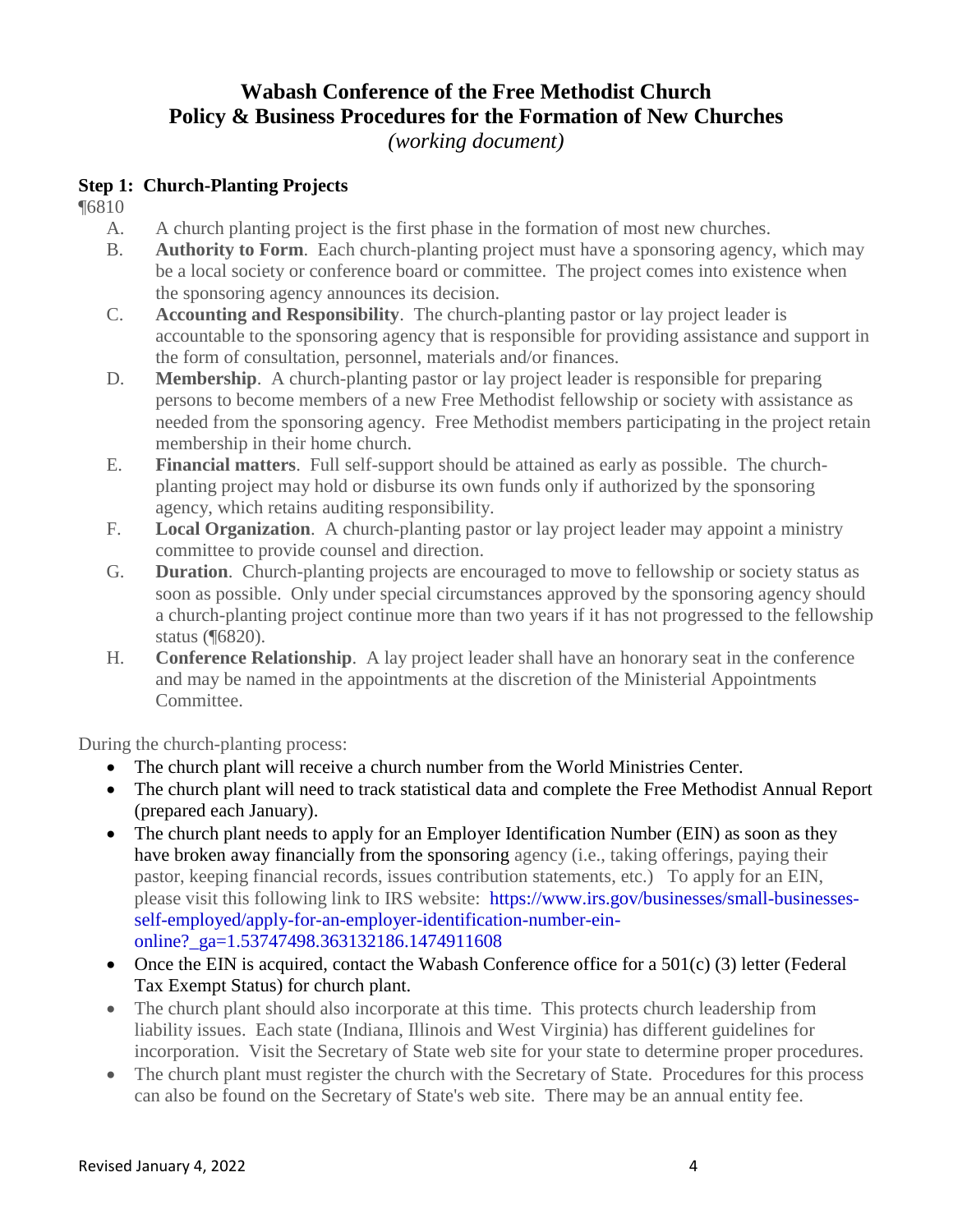- The pastor and church leaders should attend clergy gatherings, training opportunities and Annual Conference.
- After the 2nd year of formation, the church plant will share in the financial support of denominational ministries (FMCUSA Home Ministry Fair Share/EPP-Equal Participation Plan). Currently, this is 3.2% of a church's annual income less allowable deductions (reported on the Annual Report).
- After the 2nd year of formation, the church plant will share in the financial support of the Wabash Conference. Our current Conference Apportionment is currently 6.8% of a church's annual income less allowable deductions

### \*\* See **CHURCH GOVERNMENT FILINGS page (page 5) listing requirements for all non-forprofit organizations in order to maintain their non-for-profit/exempt status.**

# **Step 2: Fellowship Status**

¶6820

- A. Fellowship status is the second phase in the formation of most new churches. The Wabash Conference Board of Administration will serve as the fellowship's sponsoring agency.
- B. **Authority to Form.** The conference superintendent, with the concurrence of the sponsoring agency, may recognize a group as a fellowship when:
	- 1. enough prospective members have been adequately prepared for membership;
	- 2. these prospective members give public joint asset to the adoption of the *Book of Discipline* and individually answer the questions for adult membership;
	- 3. a document of agreement containing the denominational mission statement, the official name of the group and adequate statements of mutual responsibility and accountability between the fellowship and the conference has been signed by these prospective members, the superintendent and representatives of the sponsoring agency.
- C. **Accountability and Responsibility**. The pastor or lay project leader and the fellowship shall be accountable to the Wabash Conference superintendent and the sponsoring agency. The fellowship shall be guided toward becoming a Free Methodist society. A written report of progress and needs for further guidance shall be submitted to the superintendent and sponsoring agency each quarter.
- D. **Membership.** A fellowship may receive members in all relationships and shall report them in the same manner as societies.

# E. **Financial Matters.**

- 1. A fellowship shall hold and disburse its own funds but the sponsoring agency shall retain authority to audit.
- 2. Any real property acquired by a fellowship prior to recognition as a society shall be in the name of Wabash Conference or the Free Methodist Church - USA, rather than in the name of the fellowship.
- 3. In the case of dissolution of a fellowship, the accumulated assets become the property of the sponsoring agency.
- 4. A fellowship is encouraged to give a tithe of church income to conference and denominational ministries as the first step towards full participation in these financial responsibilities.

### *Conference Notes:*

o The fellowship will share in the financial support of denominational ministries (FMCUSA Home Ministry Fair Share/EPP-Equal Participation Plan). Currently, this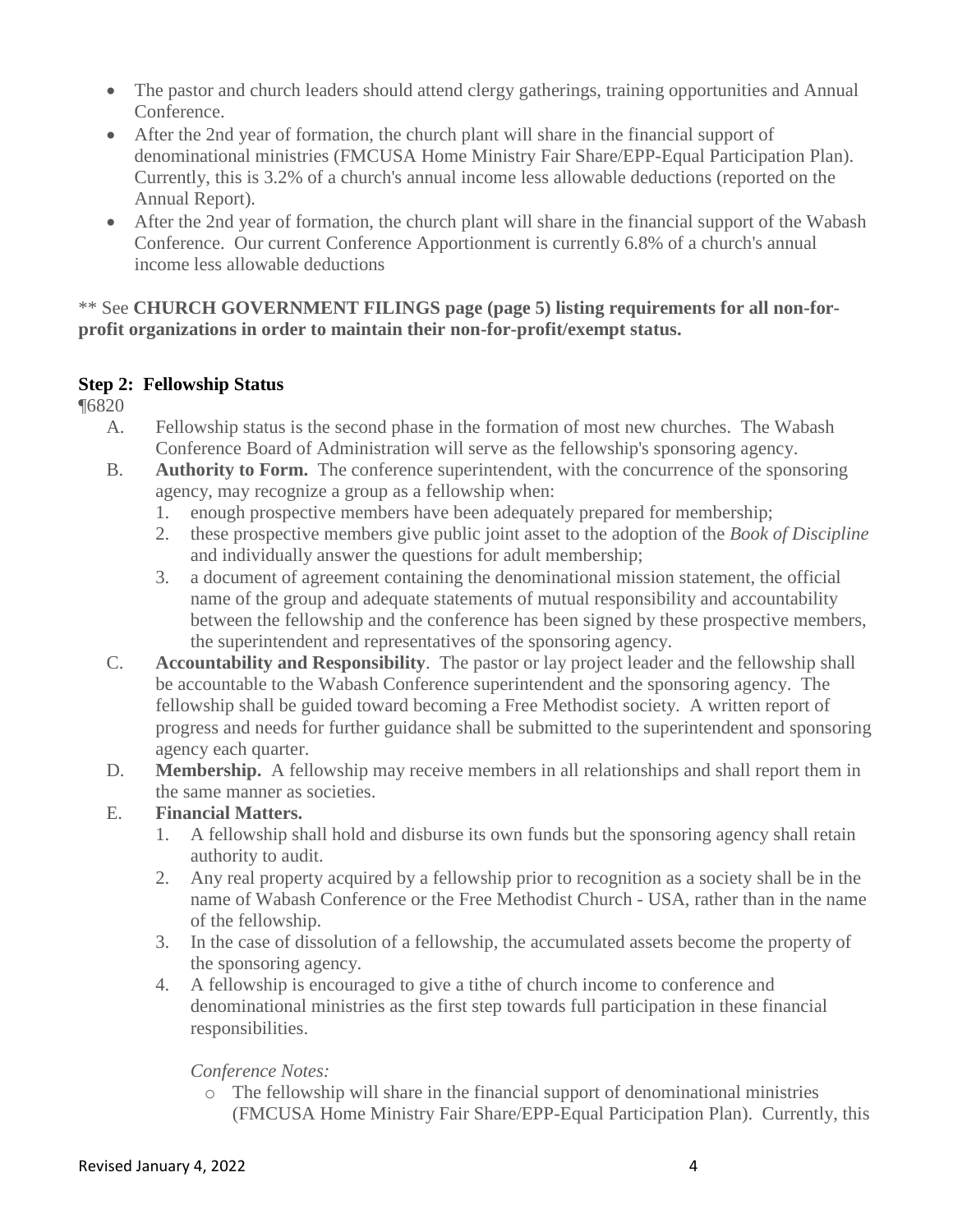is 3.2% of a church's annual income less allowable deductions (reported on the Annual Report).

- o The fellowship will share in the financial support of the Wabash Conference. Our current Conference Apportionment is currently 6.8% of a church's annual income less allowable deductions
- o The fellowship will pay the full pension rate (13.5% as defined by the FMC USA Pension Plan).
- F. **Local Organization.** Members of the fellowship shall elect a local Board of Administration of no fewer than three members, including the secretary, treasurer and honorary delegate. The pastor in charge may nominate officers or members at large other than the delegate. The local Board of Administration may form other boards and committees as needed.
- G. **Duration.** A fellowship shall remain in this relationship no longer than three years unless the sponsoring agency grants an extension. In the event of the dissolution of a fellowship, letters of transfer shall be issued to members in good standing.
- H. **Conference Relationship**. A fellowship shall be represented in the annual conference by an honorary delegate who shall have a voice but no vote.

### \*\* See **CHURCH GOVERNMENT FILINGS page (page 5) listing requirements for all non-forprofit organizations in order to maintain their non-for-profit/exempt status.**

# **Affiliate Congregations**

¶6830

- A. Congregations established outside of Free Methodist sponsorship and wishing to become part of the Denomination may enter as Affiliate Congregations.
- B. **Authority to Recognize**. A conference superintendent, with the concurrence of the conference Administrative Committee, may receive a congregation in an affiliate relationship when:
	- 1. the members of the congregation have received adequate orientation to the doctrine, organization, and mission of the Free Methodist Church;
	- 2. a document of affiliation has been signed by the governing board of the congregation, the superintendent, and representatives of the conference, affirming the Articles of Religion and the mission statement of the Free Methodist Church and describing mutual responsibilities; and
	- 3. the members have given public joint assent to the document of affiliation and questions for church membership.
- C. **Accountability and Responsibility**. The pastor and board of the affiliate church shall meet periodically (at least twice a year) with the conference superintendent or designated liaison to review and strengthen the connectional relationship and shall participate in conference fellowship, mentoring and reporting procedures. The pastor and board shall consult with the Ministerial Appointments Committee of the conference regarding any proposed changes in pastoral leadership during the affiliate status.
- D. **Membership**. An affiliate congregation may receive members in all relationships and report them in the same manner as societies.
- E. **Financial Matters**.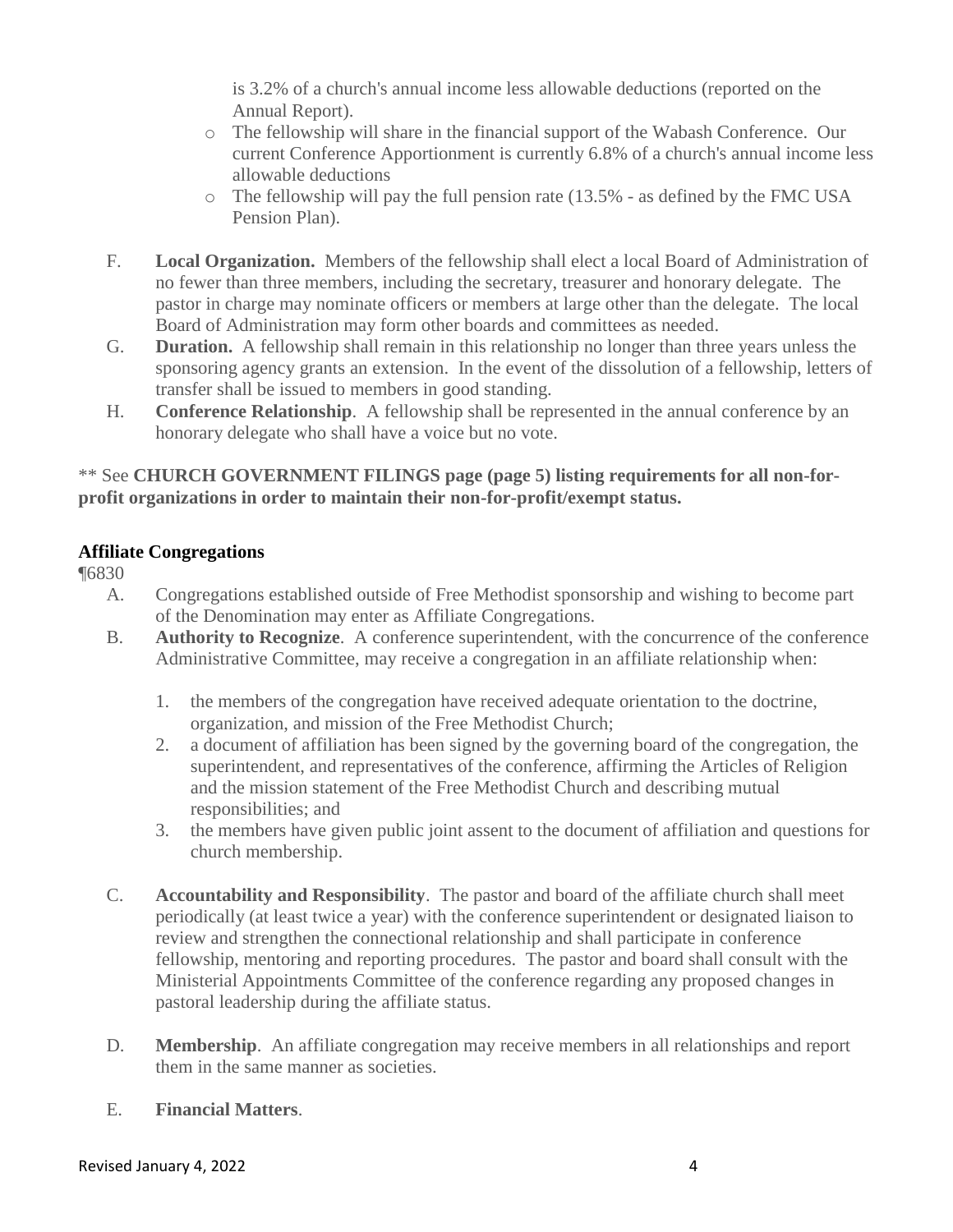1. An affiliate congregation is encouraged to contribute generously to conference and denominational ministries as the first steps towards full participation in these responsibilities.

*Conference Notes:*

- o The affiliate will share in the financial support of denominational ministries (FMCUSA Home Ministry Fair Share/EPP-Equal Participation Plan). Currently, this is 3.2% of a church's annual income less allowable deductions (reported on the Annual Report).
- o The affiliate will share in the financial support of the Wabash Conference. Our current Conference Apportionment is currently 6.8% of a church's annual income less allowable deductions
- o The affiliate will pay the full pension rate for the senior pastor (13.5% as defined by the FMC USA Pension Plan).
- 2. Staff members are eligible but not required to participate in the denominational pension program during affiliate status if an alternate retirement plan is already in effect.
- 3. Those churches who hold property at the time they join the Free Methodist Church may be given the option by the Board of Bishops, with legal counsel, whether or not to adopt the trust clause for their existing property. Denominational assistance for capital improvement shall be in the form of loans repayable if the church chooses not to become a Free Methodist Society.
- F. **Local Organization**. The governing board of an affiliate congregation shall be guided by the *Book of Discipline* and the mission of the Free Methodist Church in its decision and the development of new ministries but may retain its existing bylaws until recognition as a society occurs.
- G. **Duration**. The normal duration of this relationship shall not exceed three years from the adoption of the document of affiliation. At the end of this period the congregation would become a society, terminate the affiliate relationship or request the conference to grant an extension of time for clarification and development of denominational relationships.
- H. **Conference Relationship**. An affiliated congregation shall be represented in the annual conference by an honorary delegate who shall have a voice but no vote.

\*\* See **CHURCH GOVERNMENT FILINGS page (page 5) listing requirements for all non-forprofit organizations in order to maintain their non-for-profit/exempt status.**